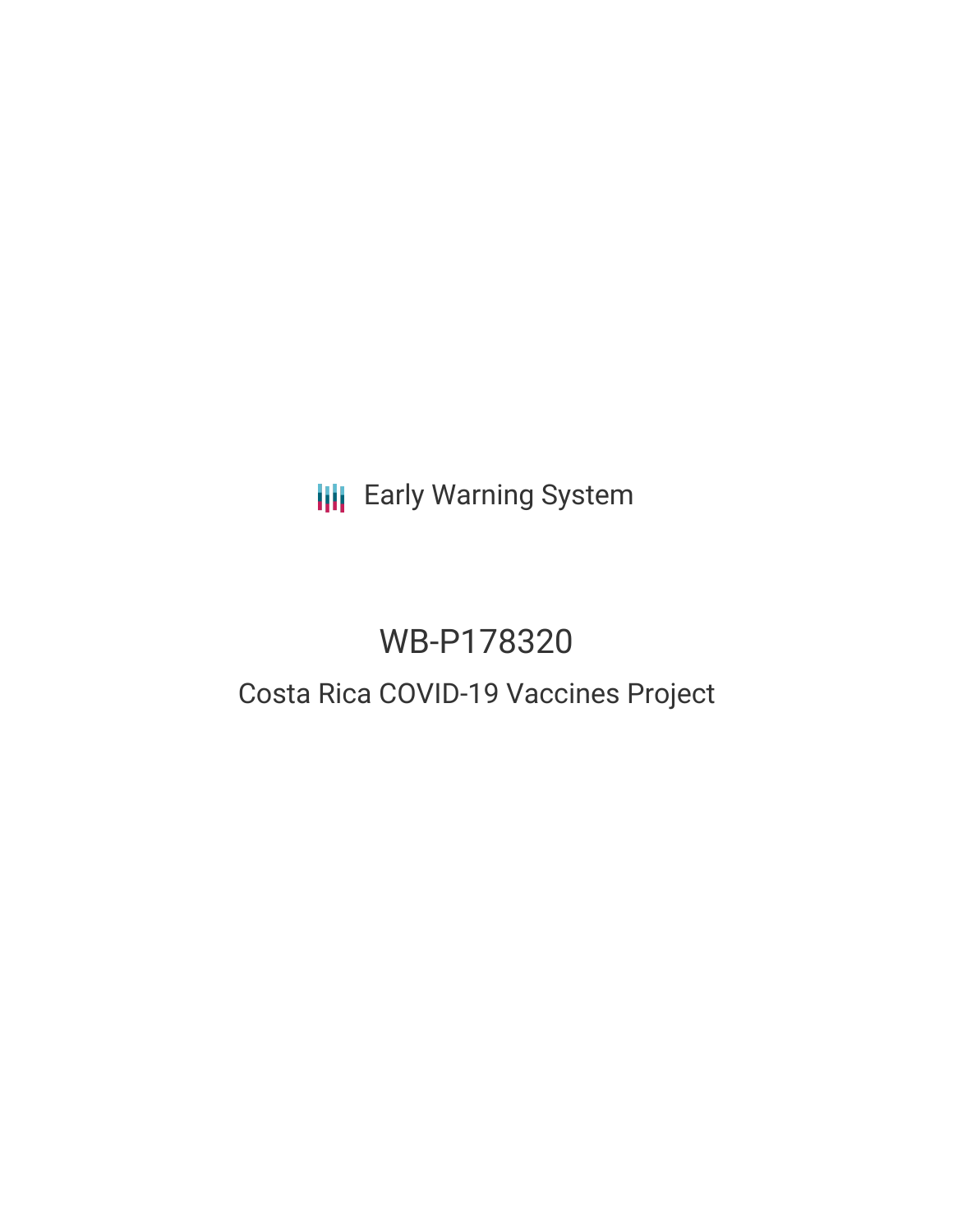

### **Quick Facts**

| <b>Countries</b>               | Costa Rica                  |
|--------------------------------|-----------------------------|
| <b>Financial Institutions</b>  | World Bank (WB)             |
| <b>Status</b>                  | Proposed                    |
| <b>Bank Risk Rating</b>        | A                           |
| <b>Voting Date</b>             | 2022-05-20                  |
| <b>Borrower</b>                | Government of Costa Rica    |
| <b>Sectors</b>                 | <b>Education and Health</b> |
| <b>Investment Amount (USD)</b> | \$120.00 million            |
| <b>Project Cost (USD)</b>      | \$120.00 million            |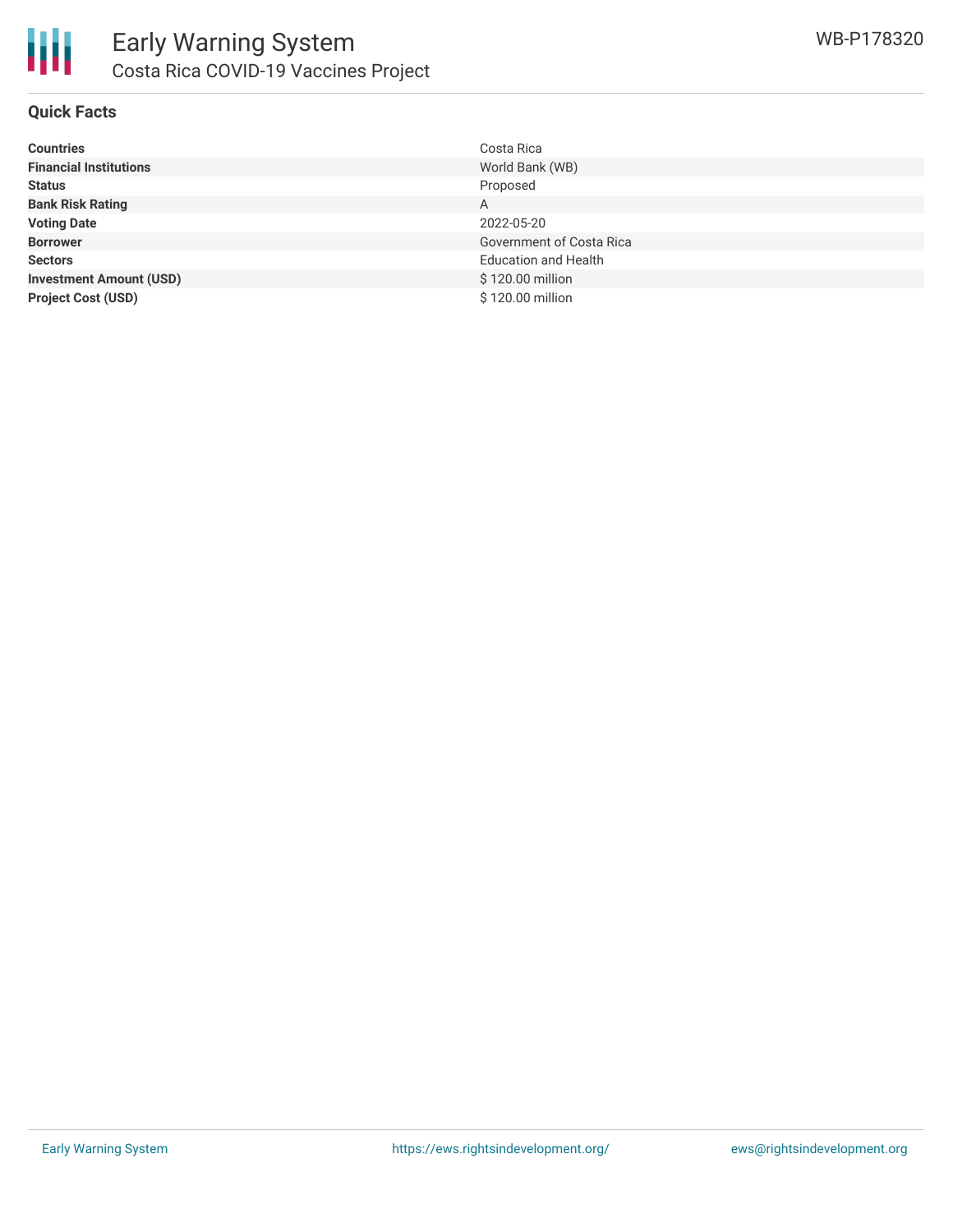

**Project Description**

Increase COVID-19 vaccination coverage among the population of Costa Rica.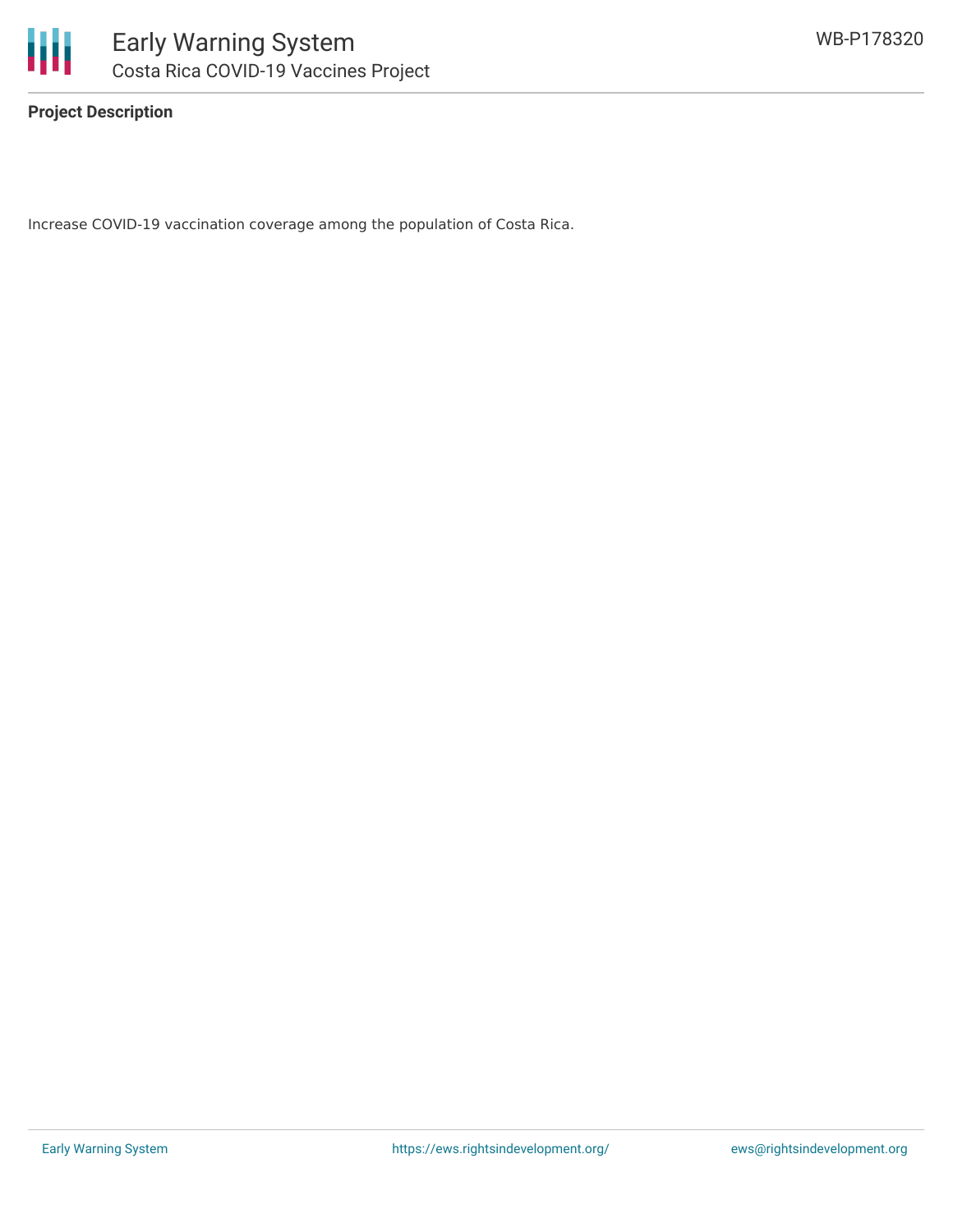#### **Investment Description**

World Bank (WB)

The investment type was not available at the moment of the snapshot.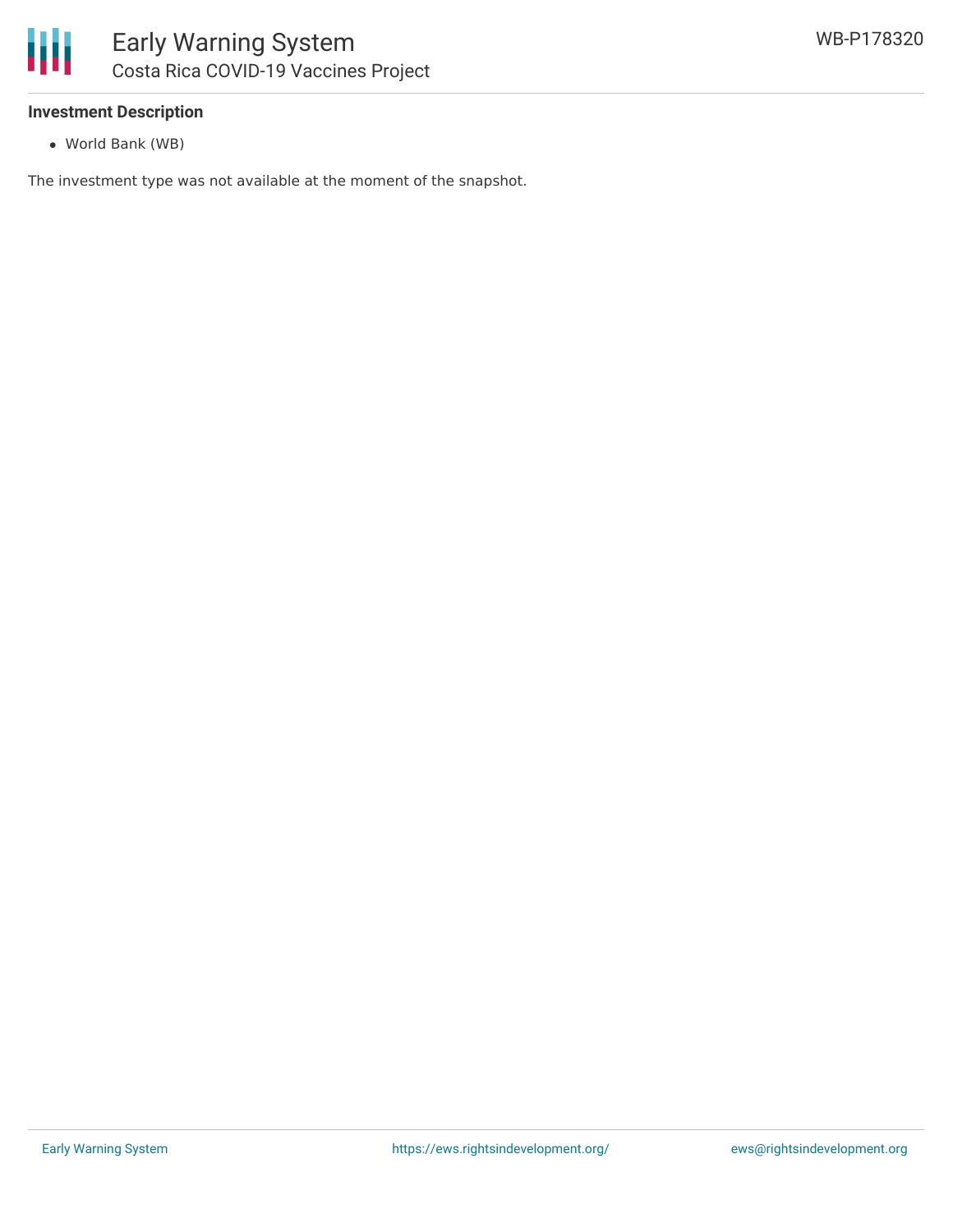

### **Contact Information**

#### ACCESS TO INFORMATION

To submit an information request for project information, you will have to create an account to access the Access to Information request form. You can learn more about this process at: https://www.worldbank.org/en/access-toinformation/request-submission

#### ACCOUNTABILITY MECHANISM OF THE WORLD BANK

The World Bank Inspection Panel is the independent complaint mechanism and fact-finding body for people who believe they are likely to be, or have been, adversely affected by a World Bank-financed project. If you submit a complaint to the Inspection Panel, they may investigate to assess whether the World Bank is following its own policies and procedures for preventing harm to people or the environment. You can contact the Inspection Panel or submit a complaint by emailing ipanel@worldbank.org. Information on how to file a complaint and a complaint request form are available at: https://www.inspectionpanel.org/how-tofile-complaint